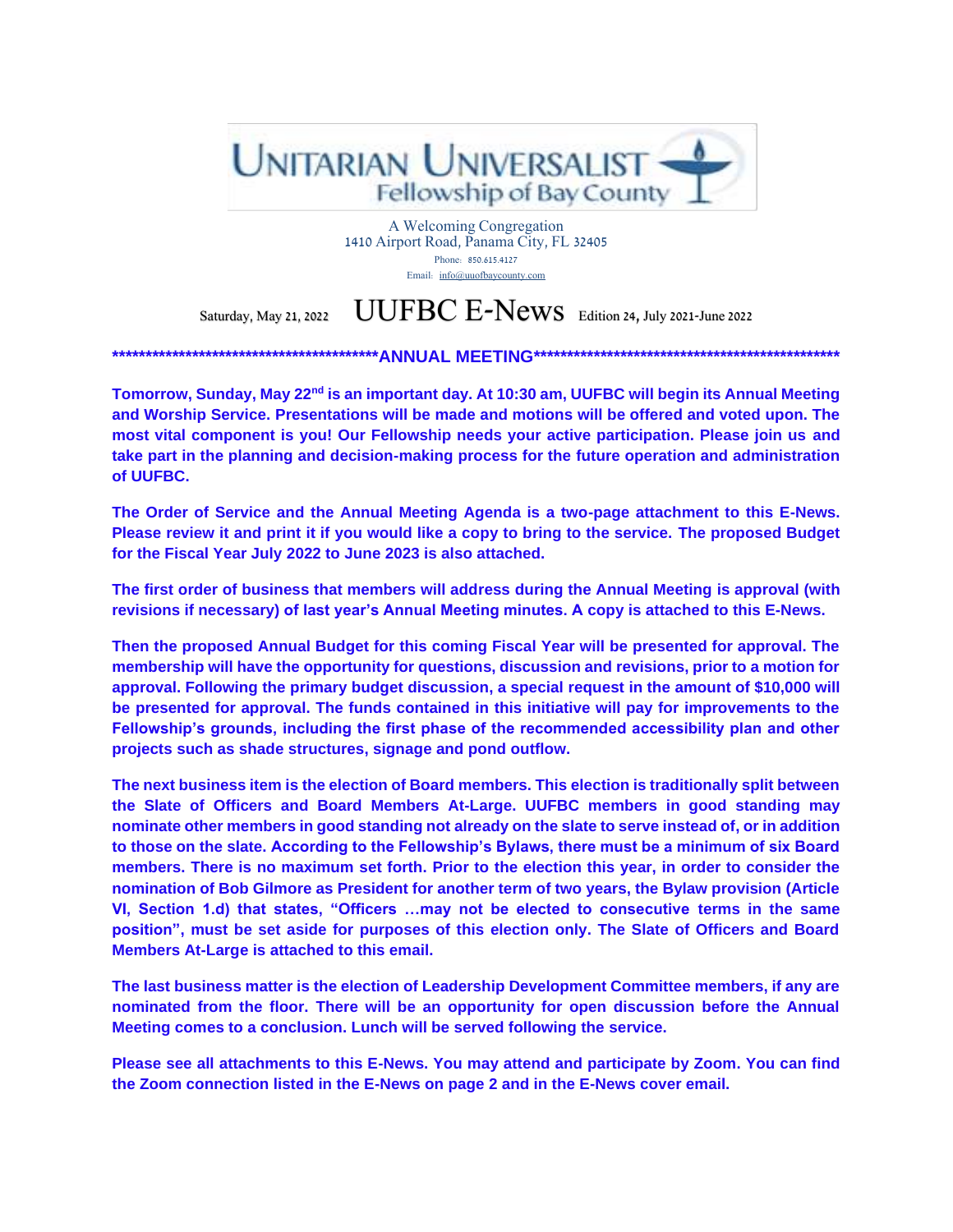

## **Worship Services at our Fellowship**

*Our Soul Matters theme for May is "NURTURING BEAUTY".* Monthly themes focus on our

relationship with our times, and on the central work and spiritual practices needed during this period of radical change, challenge, crisis and opportunity.

## **UUFBC Annual Meeting and Worship Service**

Plan to attend and participate in the Fellowship's Annual Meeting which will be held on Sunday, May 22<sup>nd</sup>, at 10"30 am, as part of the worship service.

#### *May 22nd [Reverend Ruth Vann Lillian](https://www.uuofbaycounty.com/multimedia-archive/jan-30-i-dont-want-to-be-nice/) "[Final Exams](https://www.uuofbaycounty.com/multimedia-archive/jan-30-i-dont-want-to-be-nice/)"*

Remember when we were young and spring warmed our bones and stirred our hormones and made us think of summer ahead, but there was a remaining set of obstacles to overcome, the exams we had to get through first? Well we have been experimenting since last August with a collaborative ministry involving the members and leaders of our fellowship and myself, your quarter-time contract minister. On this last Sunday of my one-year contract, let's examine each other - kindly, gently and honestly - and see how we've done and get a sense of where we might go next.

*May 29th Unitarian Universalist Association "[What if I only had 30 days to Love?](https://www.uuofbaycounty.com/multimedia-archive/jan-30-i-dont-want-to-be-nice/)"*  This recorded service is made possible by the UUA "Side with Love" initiative. It features stirring music, deep-hearted reflection, and moving testimonies from a range of UU leaders.

**Zoom:** You may also join us remotely this Sunday by using the Zoom link: **<https://bit.ly/3hWkhEl>** Please tune in by 10:25 am so you will be connected when the service begins at 10:30 am. 

**Note**: If you join us in person this Sunday, plan to remain socially distanced. Masks are optional, but must be worn when singing or participating in the responsive readings (See UUFBC Policy below). Please do not attend in person if you are not feeling well or have any COVID symptoms.

#### **Covid Policy**

The UUFBC has taken a proactive approach to the COVID 19 pandemic. The guidelines have evolved reflecting the changing nature of pandemics. We are now not requiring masking indoors. Masking is optional. We ask that you wear a mask while singing or participating in a group reading. We have a limited number of masks available at the building entrances, but prefer that you bring a mask from home. Thank you, The UUFBC Board

## **Have questions or need more information?**

Contact the Fellowship at [info@uuofbaycounty.com](mailto:info@uuofbaycounty.com) or call us at 850-615-4127 for more information about our services or events, or with any question you may have. Reverend Ruth invites you to contact her at 205-218-1666 whenever you need a pastoral ear.

Please let us know if you have a joy or a concern that the Service Leader may share during our Sunday worship service. Also let us know if you have an article, a poem, or a picture that you would like to submit for publication in this newsletter.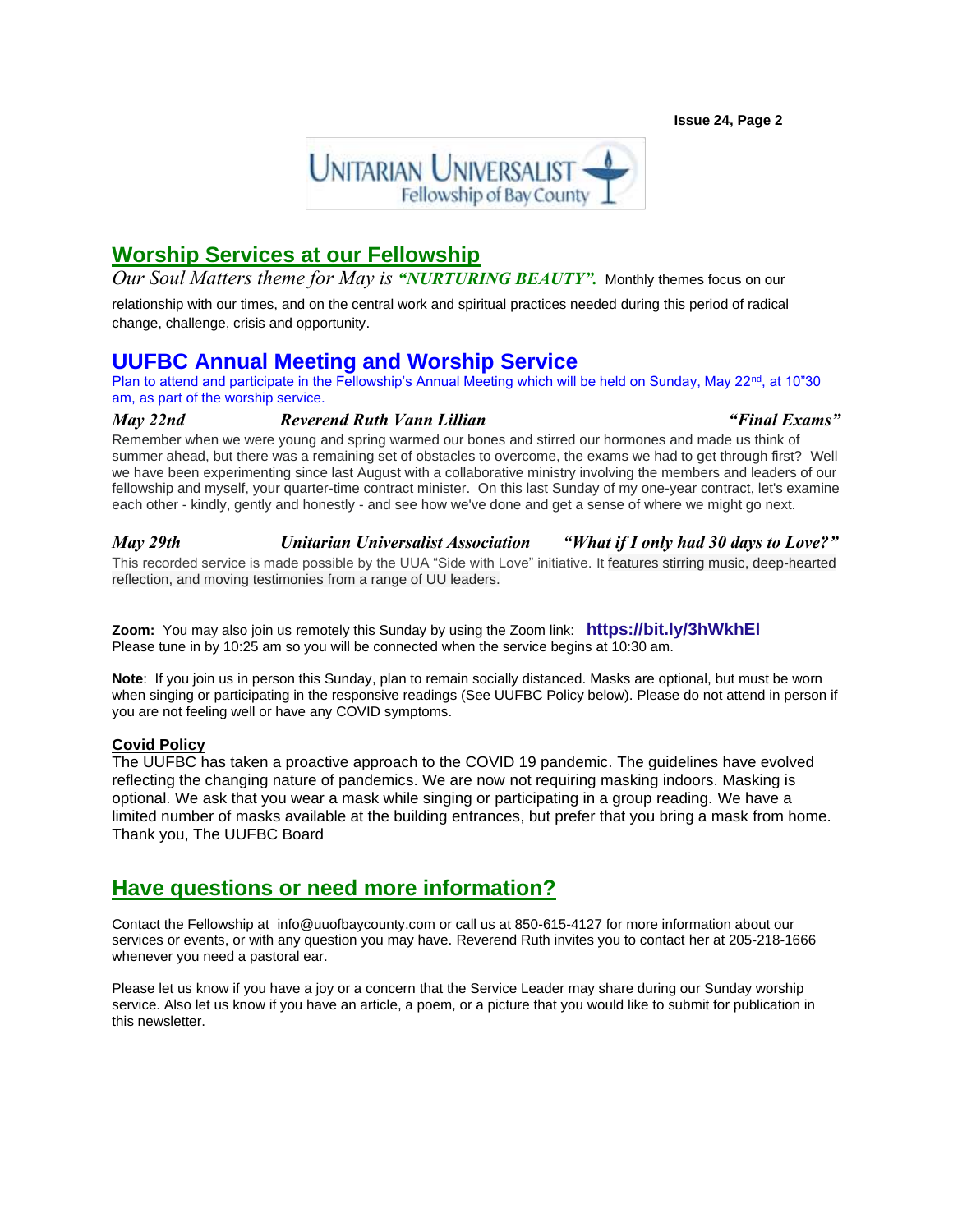**Issue 24, Page 3**



# **UPCOMING EVENTS**

## **UUFBC CALENDAR**

| May 21        | <b>Black Voters Matter Rally</b>    | $4-7$ pm          | Daffin Park                |
|---------------|-------------------------------------|-------------------|----------------------------|
| <b>May 22</b> | <b>ANNUAL MTG &amp; Worship Svc</b> | 10:30 am          | UU Fellowship Hall/Zoom    |
| <b>May 29</b> | <b>Sunday Worship Service</b>       | $10:30$ am        | UU Fellowship Hall/Zoom    |
| <b>May 29</b> | <b>Book Club</b>                    | 12 noon           | UU Fellowship Portico/Zoom |
| June 5        | <b>Sunday Worship Service</b>       | $10:30$ am        | UU Fellowship Hall/Zoom    |
| June 8        | Book Club                           | $6:30 \text{ pm}$ | Zoom                       |
| June 11       | <b>UU Table at Pride Fest</b>       | $1 - 7$ pm        | Mc Kenzie Park             |
| June 12       | <b>Sunday Worship Service</b>       | $10:30$ am        | UU Fellowship Hal/Zoom I   |
| June 17       | <b>Cultural Cooking Club</b>        | $6:30$ pm         | <b>UU Fellowship Hall</b>  |
| June 19       | <b>Sunday Worship Service</b>       | $10:30$ am        | UU Fellowship Hall/Zoom    |
| June 26       | <b>Sunday Worship Service</b>       | $10:30$ am        | UU Fellowship Hall/Zoom    |
| June 26       | Book Club                           | 12 noon           | UU Fellowship Portico/Zoom |

#### **The UU Book Club**

The Book Club will meet at the Fellowship and on Zoom on Sunday, May 29th at 12 noon after the worship service and coffee hour. This will be the final meeting to review and discuss Beyond Words: What Animals Think and Feel, by Carl Safina.

For June the Club will tackle Michael Lister's book More: Do More of What Matters Most and Discover the Life of Your Dreams. The Book Club will meet at 6:30 pm on June 8<sup>th</sup> on Zoom and again on June 29<sup>th</sup> after the service at the Fellowship.

For questions, more information, and to indicate your interest, contact Chris May at [chrysalis33333@gmail.com.](mailto:chrysalis33333@gmail.com) Chris will send an email with the Zoom link to those who have indicated an interest.

#### **The Cultural Cooking Club**

The second cultural potluck was a big success! The third cultural potluck dinner, featuring dishes from Spain, has now been scheduled and will be held on Friday evening, June 17<sup>th</sup>. The dinner will feature dishes from Spain. Contact Charissa at [Charissa.Thacker@yahoo.com](mailto:Charissa.Thacker@yahoo.com) to let her know that you will be attending and what dish you plan to bring.

#### **Celebrate Our Community**

#### **VOTE RALLY**

The NAACP, The Center, Black Voters Matter and the LEAD Coalition are among the sponsors of the "Stay Woke and Rally the Vote" event being held tonight, Saturday, May 21<sup>st</sup>, The Rally will be held at Daffin Park, 320 Kraft Avenue from 4:00 to 7:00 pm and will include music, voter registration and voter education activities. Let's start getting together and working together toward a great voter turnout this fall.

#### **PRIDE FEST**

Mark your calendars! Pride Fest will take place at Mc Kenzie Park in downtown Panama City on Saturday, June 11<sup>th</sup>. The event will begin at 1:00 pm and continue through 7:00 pm. UUFBC will have a table at the event and members are encouraged to help staff the table. Volunteers are also needed to help set-up and clean-up. Please meet Bob Gilmore there any time after 11:30 am.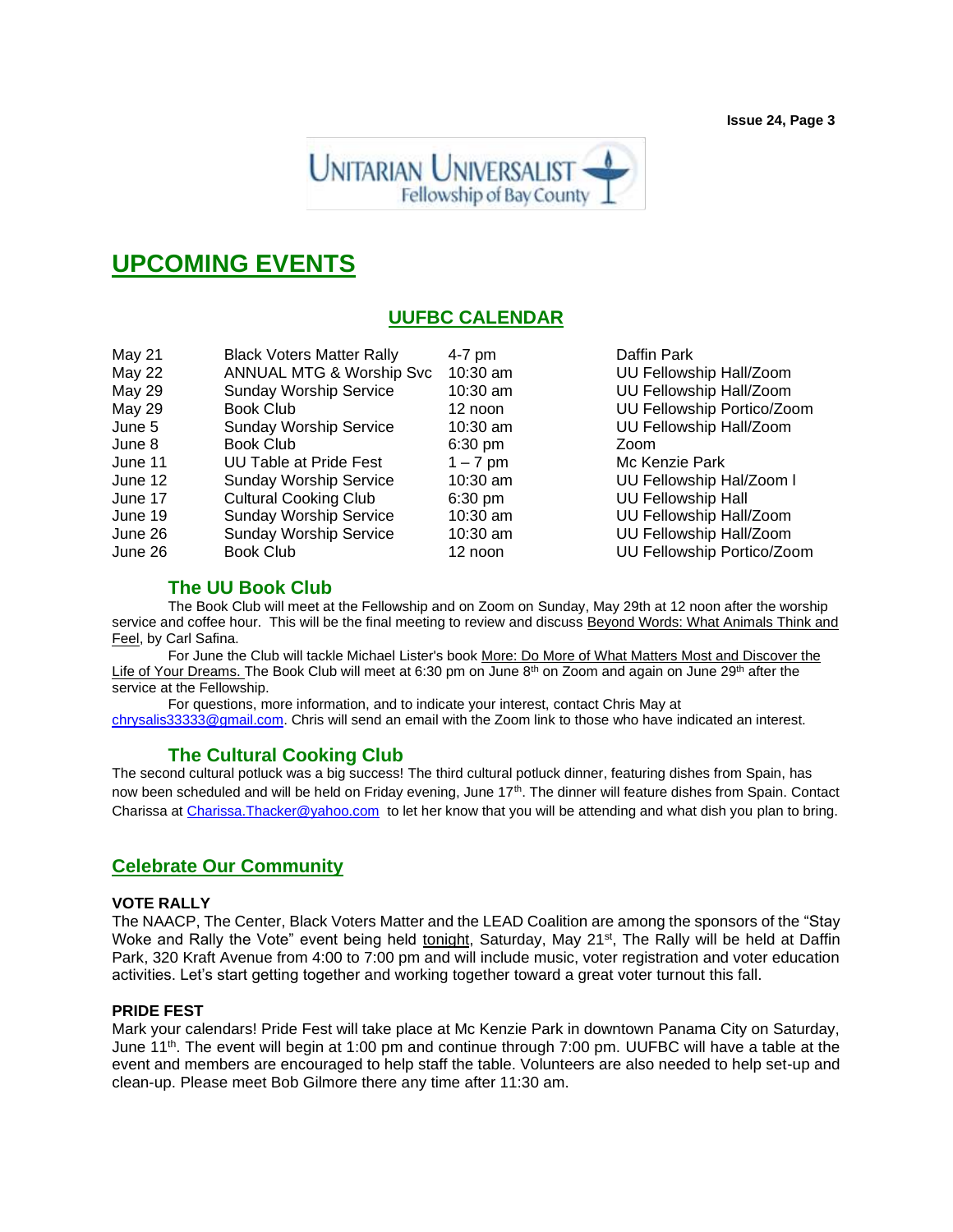

# **Work on the UUFBC grounds**



Ron Houser, an exotic plant expert for Bay County Conservancy, donated his time on Wednesday morning to help UU member Candis Harbison attack a few more of the Popcorn Trees on our property. Ron sprayed about 100 trees, so watch for them to turn brown and start dying soon. Candis's sprayer didn't work, so she pulled a dozen trees with the weed wrench. Little by little, perhaps we can return our grounds to native habitat. Thanks to Ron and Candis for their work!



Thanks also to Charissa Thacker, Chris May and Candis for their efforts on Work Day, last Saturday. As you can see, the three of them did an amazing job.

Thanks to all the UU volunteers throughout the year who help to keep the Fellowship's property so well-maintained, inside and out.